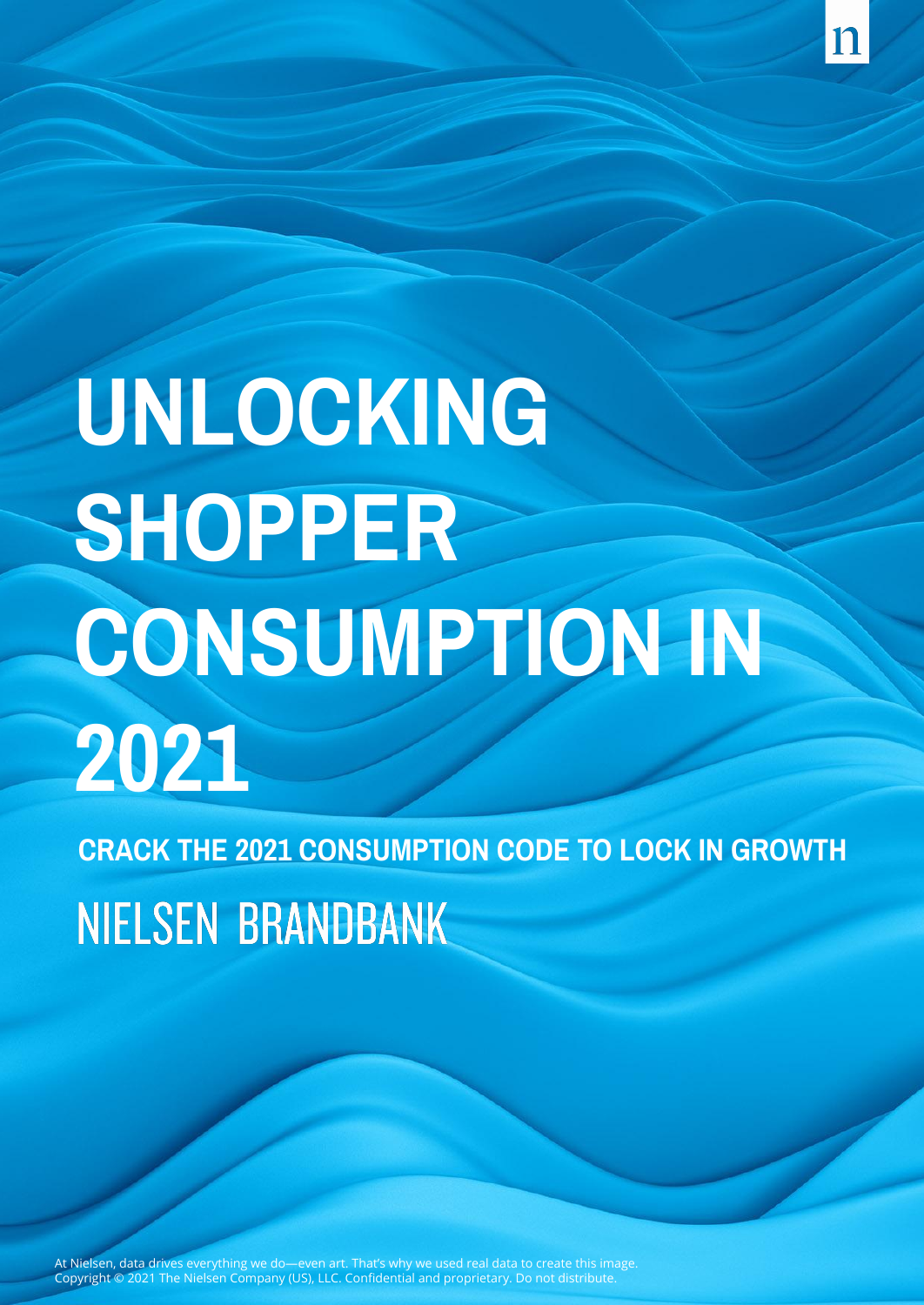### **NIELSEN BRANDBANK**

# **UNLOCKING SHOPPER CONSUMPTION IN 2021**

### INTRODUCTION

It's no secret that ecommerce has thrived throughout the COVID-19 pandemic. With many countries experiencing widespread lockdowns throughout the past year, ecommerce quickly became a go to for shoppers across the globe. A year on, and that early reliance on ecommerce has expanded into a fundamental dependence for shoppers.

Whilst the omnichannel shopper was not initiated from the global pandemic, it certainly accelerated it, dramatically elevating shoppers' use of both online and offline channels, whether for click and collect, contactless delivery or an array of other fulfillment options. Across many shopper groups, online channels have become the most critical shopping resources with many maturing into online super users, even if they occasionally opt to buy in traditional brick and mortar stores.

Globally, 66% of shoppers say that they have changed how they buy categories and brands, which has major implications for manufacturers and retailers.

A large number of shoppers are finding new ways to manage their household budgets: 46% say they buy products based solely on promotions, irrespective of the brand, 42% say they're driven by the lowest price and 45% always seek private label/store brands to save money. However, 55% of shoppers say they are brand loyal and will only change brands if the regular price increases (53%).

Nevertheless this demonstrates that the majority of shoppers are scrutinising their purchases by weighing up what matters to them versus the cost. And with 81% of global shoppers saying that they will continue to restructure their spending in 2021, we can expect even more change this year.

For manufacturers and retailers the changing shopping behaviours is challenging to manage as there is not a one size fits all approach, however there are some common ground across the new shopper groups to look out for: 85% want a better variety of quality value offers; 80% are willing to buy direct from manufacturers and 71% are still willing to pay more for higher quality. The next step for brands and retailers is to identify who and where shoppers are now, pinpoint shoppers' consideration criteria and crack the 2021 consumption code to unlock growth.



66%

**OF SHOPPERS SAY THAT THEY HAVE CHANGED HOW THEY BUY CATEGORIES AND BRANDS**

81%

**OF SHOPPERS SAY THAT THEY WILL CONTINUE TO RESTRUCTURE THEIR SPENDING IN 2021**

Source: NielsenIQ Unlocking Consumption Global Survey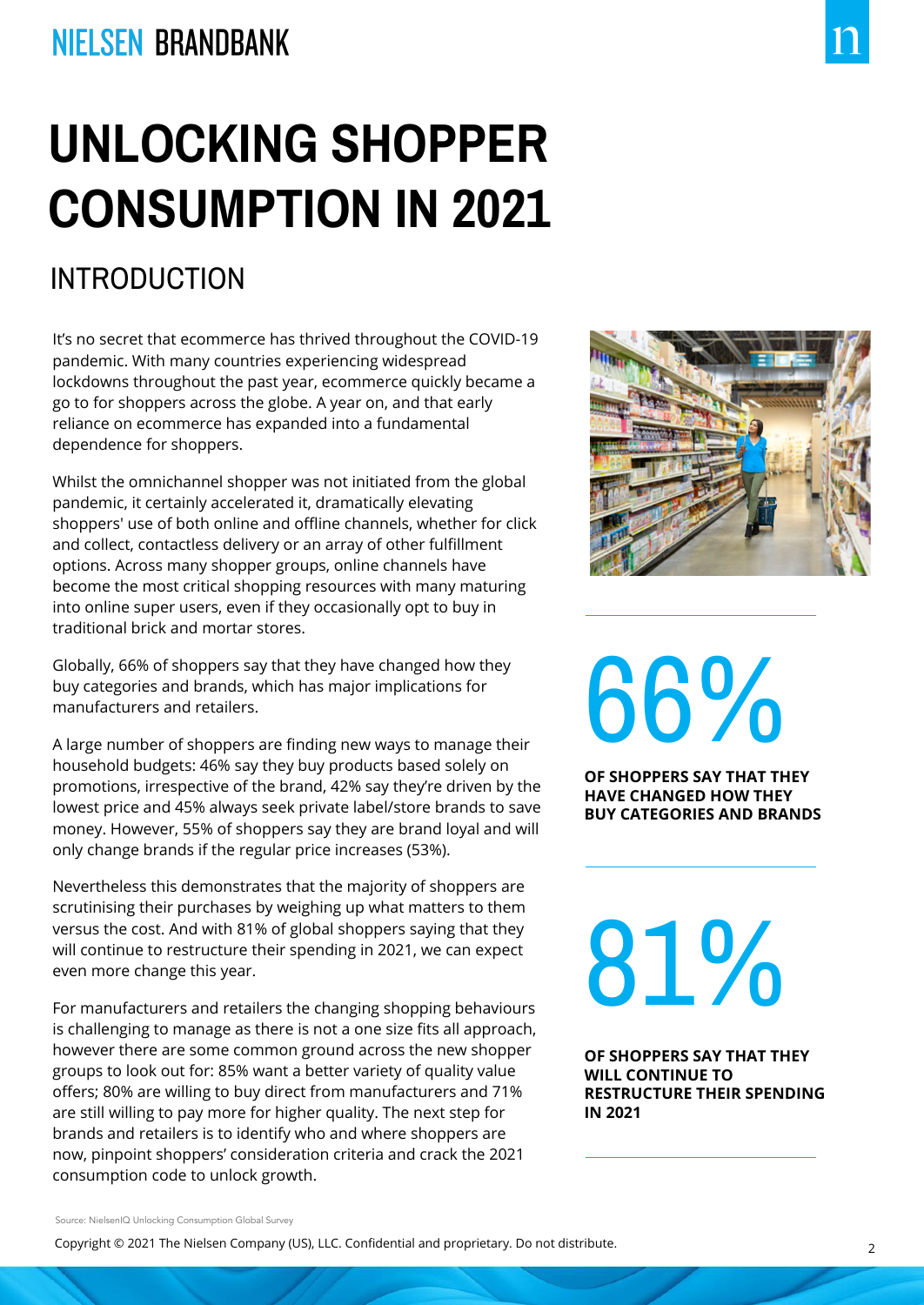#### UNDERSTANDING THE SHOPPER GROUPS

In 2020, NielsenIQ identified the impact COVID-19 is having on shoppers and separated them into two distinct shopper groups, as unemployment numbers soared and the disease took hold worldwide. The two groups were defined as "constrained" - those who faced job losses - and "insulated" - those who held their jobs and felt generally secure. However a study conducted by NielsenIQ in December 2020 and released in March 2021 found that shopper circumstances and intentions relative to spending had changed significantly and required further segmentation. This built the four new cohorts and identified their new habits which are expected to be very different to what was experienced in 2020.

#### **EXISTING CONSTRAINED**

Were already watching what they spent prior to COVID-19 and this has not changed.

#### **NEWLY CONSTRAINED**

Experienced worsening household income/financial situations and are consciously watching what they now spend.

#### **CAUTIOUS INSULATED**

Limited impact to income/financial situation, but are watching what they spend a lot or much more than before.

**UNRESTRICTED INSULATED**

Similar or improved income/financial situation and do not feel the need to watch what they spend.

Source: NielsenIQ Unlocking Consumption Global Survey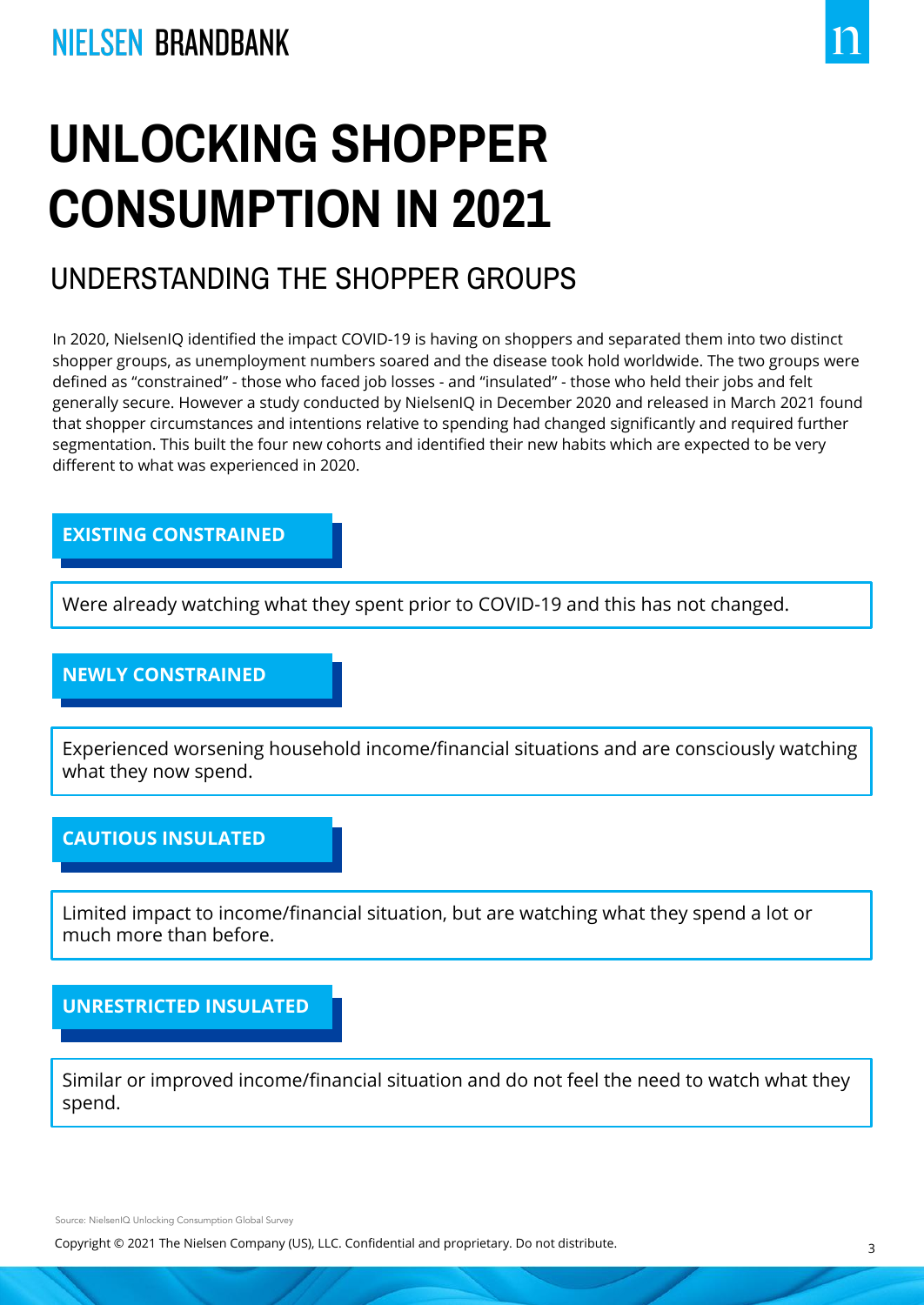#### IDENTIFYING WHO, AND WHERE YOUR SHOPPERS ARE NOW

Early into the global pandemic, already 23% of shoppers had experienced employment impacts placing them into that Constrained Shopper category, however since then this has doubled. Research shows that the impact on shopper circumstances has not only been restricted to employment, it has resulted in a knock on effect to income, financial situations and spending intentions, evolving the definition of Constrained Shoppers to Newly Constrained.

A massive 73% of consumers from the Newly Constrained and Cautious Insulated shopper groups are actively changing the way they shop, consume and spend. And whilst Existing Constrained and Unrestricted Insulated groups have continued to shop in similar ways to before, this has not been entirely possible due to lockdowns and restrictions.

#### **Global Constrained and Insulated Shopper Groups**



It is interesting to see how these groups vary significantly by country. How many of the Newly Constrained shoppers are found in emerging and developing markets where there are large sectors in informal employment and possibly with less extensive government income support programs. While many of the developed markets have a larger proportion of consumers with minimal impact to their income or finances.

Source: NielsenIQ Unlocking Consumption Global Survey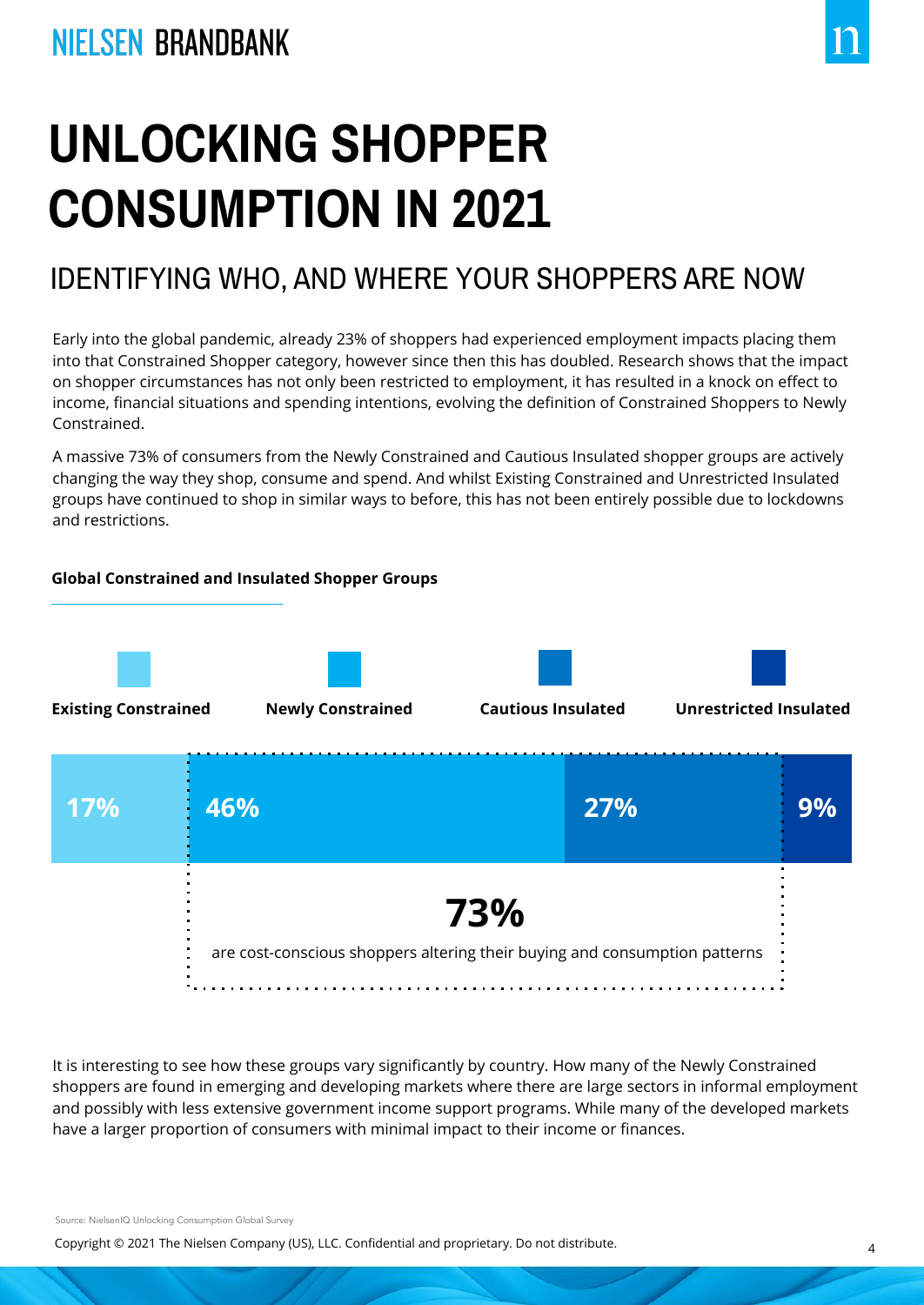#### IDENTIFYING WHO, AND WHERE YOUR SHOPPERS ARE NOW



With a few early signs that there will be substantial improvement in confidence or spending due to the vaccine, the economic, employment, environmental and societal consequences of the pandemic will continue to be foremost in shaping mid to longer term behavioural resets and consumption patterns. More than half of shoppers (52%) around the world have experienced some level of employment impact through permanent/temporary job loss, reduced salaries or taking unpaid leave. And for many, financial support packages have come to an end despite the second wave, with only 13% of global shoppers still receiving support packages.

As a result this has meant that nearly half of global shoppers with household finances have deteriorated since the onset of COVID-19 and just 43% of shoppers are in the same financial situations before. Unfortunately this has meant that looking forward to the year ahead and beyond, one third of shoppers feel vulnerable about their future income prospects which will deter them from making spending adjustments.

The combination of these factors means that shoppers ability to spend is diverging and becoming increasingly polarised within markets. Correlating those markets with a higher proportion of Newly Constrained shoppers; Thailand, Turkey, South Africa and Mexico, there are now more than 50% of the population who can only afford the basics, which has increased substantially since before the pandemic. On the other hand, some markets have a larger proportion of shoppers who can spend freely. It is the rising split in the ability to spend that brands and retailers will need to carefully recalibrate the product and channels needs for the changing shopper base.

Source: NielsenIQ Unlocking Consumption Global Survey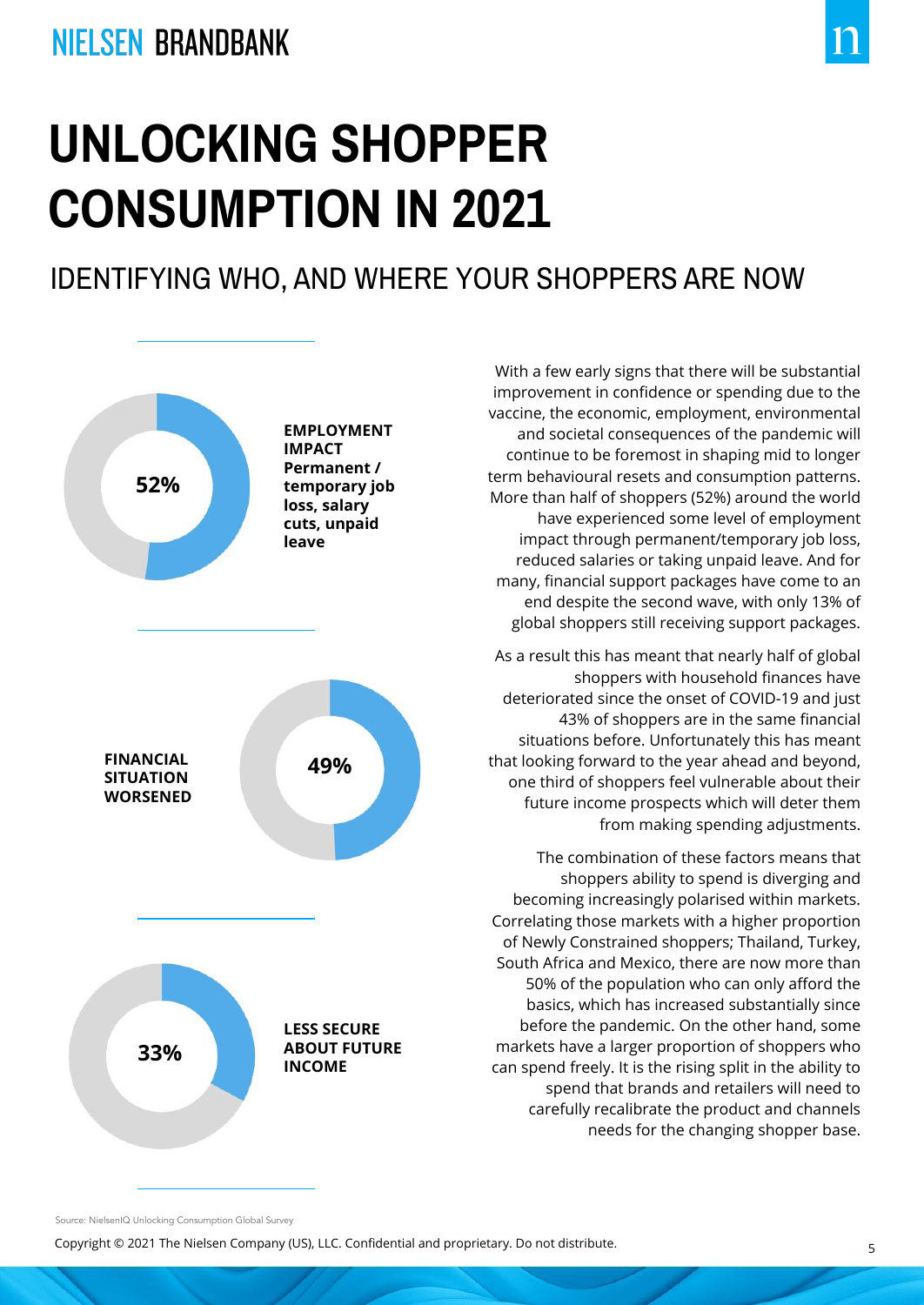### IDENTIFYING WHO, AND WHERE YOUR SHOPPERS ARE NOW

**Insight into how shopper group impacts are specific**

|                                | <b>Existing</b><br><b>Constrained</b> | <b>Newly</b><br><b>Constrained</b> | <b>Cautious</b><br><b>Insulated</b> | <b>Unrestricted</b><br><b>Insulated</b> |
|--------------------------------|---------------------------------------|------------------------------------|-------------------------------------|-----------------------------------------|
| <b>Employment reduction</b>    | 31%                                   | 79%                                | 34%                                 | 11%                                     |
| Worse financial situation      | 30%                                   | 90%                                | 6%                                  | No change                               |
| Received support but has ended | 12%                                   | 21%                                | 13%                                 | 7%                                      |
| Ability to spend               | 41%<br><b>basics</b>                  | 48%<br><b>basics</b>               | 53%<br>comfortable                  | 42%<br>freely                           |
| <b>Watch spend</b>             | 100% continue                         | 100%                               | 93%                                 | 0%                                      |

Moving forwards, spending within households will be scrutinised and planning will be key as shoppers plan to rationalise spending, plan more and limit impulsivity. Looking back at 2020, the substantial changes in grocery spend across the four shopper groups are clear. As restrictions and safety precautions limited out of home dining, many redirected this spend into at home dining / groceries.



shopper groups within each market, both brands and retailers need to reassess who and where their shoppers are now.

Key questions to answer:

- What is the profile of your shoppers today? To what extent are they constrained or insulated?
- How are they planning their spend today and how might it change in 2021?
- Is your brand still relevant to their changing needs?
	- Do you have the portfolio to play based on who they are and how they are spending?

Source: NielsenIQ Unlocking Consumption Global Survey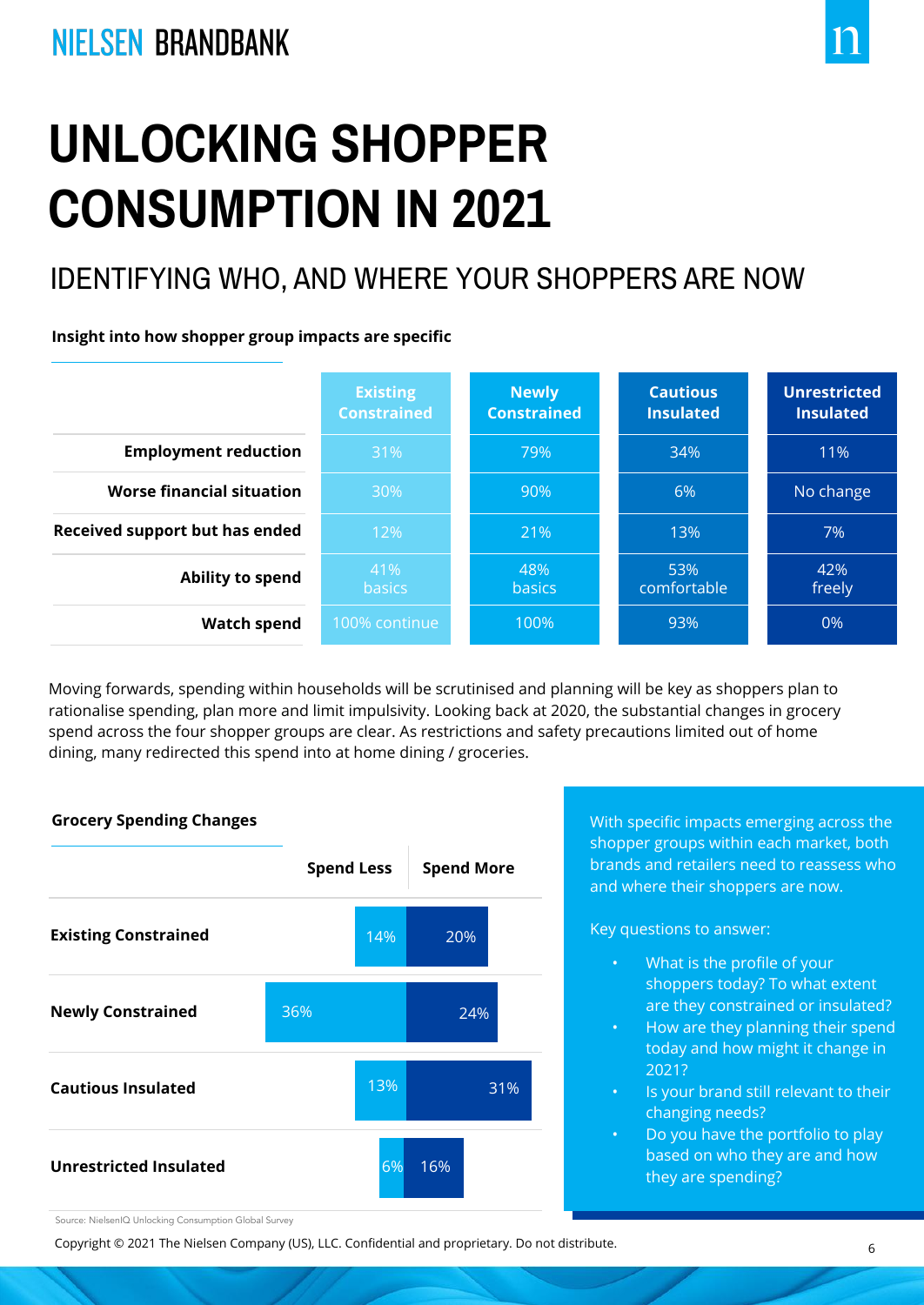### PINPOINT SHOPPERS CURRENT CONSIDERATION CRITERIA

A massive 66% of shoppers globally have changed the way they shop and for brands and retailers it is critical to understand what changes each shopper group is making to manage the impact of brand and categories strategies. There are two distinct shopper coping mechanisms emerging. Shoppers are looking to obtain more value than ever before due to their compressed budgets and precautionary mindset. But also shoppers are making these decisions in the context of the brands that they know and trust.

#### **How purchasing has changed across shopper groups since the onset of COVID-19**



Many of the shoppers that are managing their household grocery budgets by making value trade offs fit into the Newly Constrained and Cautious Insulated groups that are experimenting with low price products, considering private label products and loosen brand loyalty ties to balance their budgets. Whereas those shoppers who are managing their household grocery expenses by weighing up their brand choices together with pricing decisions, are making more conscious decision making, interrogating the benefits/claims and expanding their repertoire of preferred products. Across the range of FMCG categories these considerations are playing out in different ways for different consumers.

Exploring deeper into how shoppers shop, NielsenIQ research shows that global shoppers across 30 different categories are changing their products based on price and promotion related decisions, whilst also making changes to their shopping frequency and pack size to manage their spend. 79% of shoppers have made changes that impact their loyalty and furthermore over a quarter have made brand or store switching changes. The implications of changing shopping habits will have consequences for brands and retailers when it comes to planning optimal promotional calendars and offering the right pack size to fit the needs of the shopper.

Source: NielsenIQ Unlocking Consumption Global Survey

<sup>7</sup> Copyright © 2021 The Nielsen Company (US), LLC. Confidential and proprietary. Do not distribute.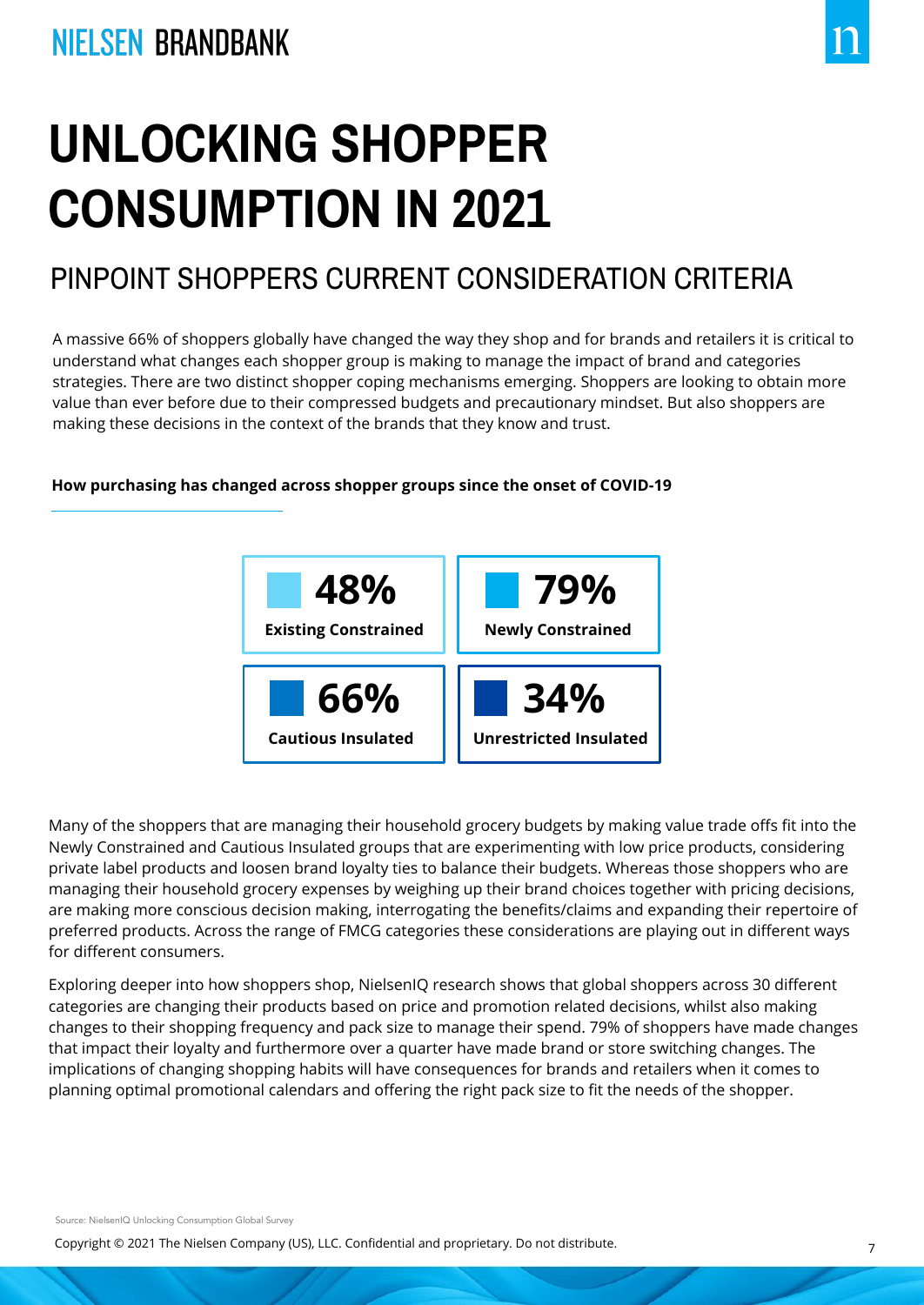### PINPOINT SHOPPERS CURRENT CONSIDERATION CRITERIA

**How purchasing has changed**



With a spotlight on pricing and promotion as a key tactic to manage spending, the industry has seen average grocery prices rise due to less promotions available. By increasing the prices and offering less promotions, this will push shoppers to justify the increased price based on the attributes or evaluation against competitor products. Interestingly this has enabled private label to become more attractive as branded prices rise. While those markets with a strong private label presence have not seen the category grow ahead of branded, the markets with a smaller private label presence have seen private label growing ahead of branded in many cases.



8 Copyright © 2021 The Nielsen Company (US), LLC. Confidential and proprietary. Do not distribute.

**Private Label growth behind branded**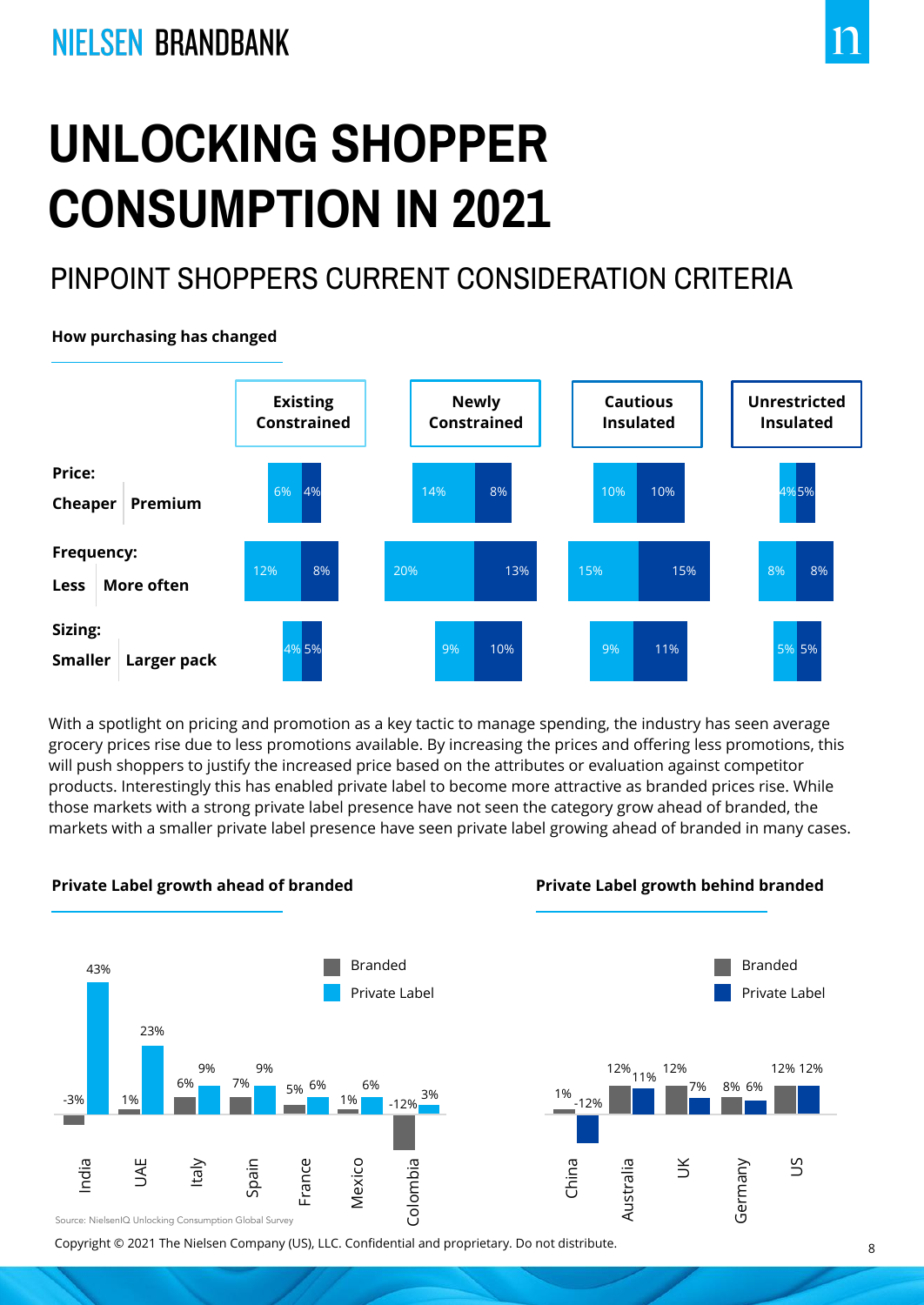### PINPOINT SHOPPERS CURRENT CONSIDERATION CRITERIA



**How purchasing has changed**

With specific consideration criteria emerging across the shopper groups within each market, companies need to pinpoint the coping mechanisms and tactics specific to their consumers and categories.

Key questions to answer:

- Do we have the right assortment and sizes based on the category and shopper trading up/down routes?
- What has happened to average and relative prices in my category? What are the logical price tiers in the category? Where does my brand sit? Where are the gaps to capture where shoppers have moved?
- What is the optimal depth and frequency of promotion? What are the optimal stores to promote based on shoppers propensity to travel for promotion?
- What attributes carry more weight based on what is now important to my shoppers, where are the innovation gaps for my brand? How do we communicate and convince our shoppers of our brands' benefits and worth?

Source: NielsenIQ Unlocking Consumption Global Survey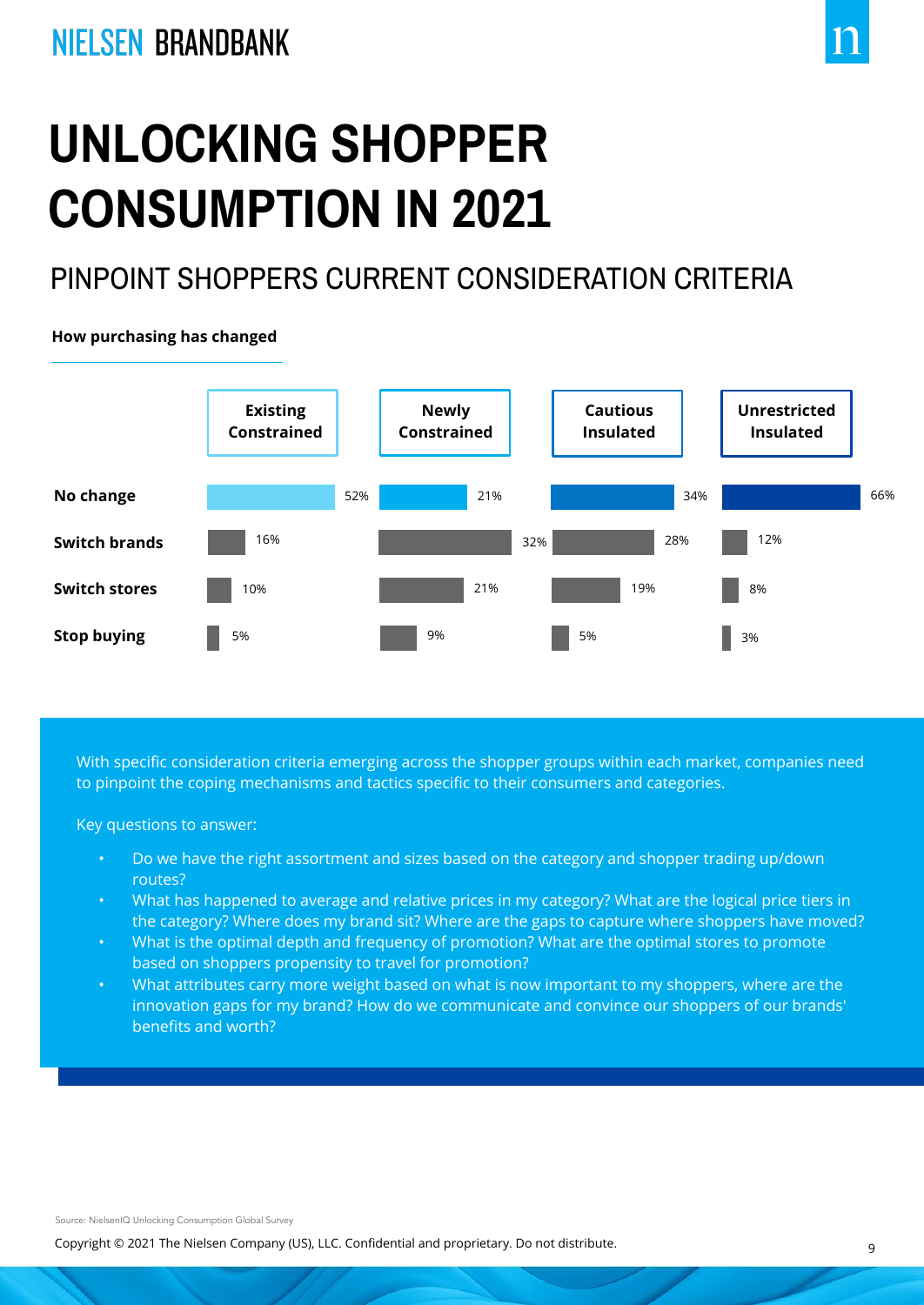### CRACK THE 2021 CONSUMPTION CODE TO LOCK IN GROWTH

With an understanding of who your shoppers are and their consideration criteria, success in 2021 will be about how to unlock the code and serve your consumers altered needs by adapting strategies to protect share and achieve growth.

With many shoppers insecure about their future financial situations, the grocery spending predictions will look different across each consumer group, with many of the previous consideration criteria likely to intensify.

#### **Grocery spend change if conditions deteriorate**



Source: NielsenIQ Unlocking Consumption Global Survey